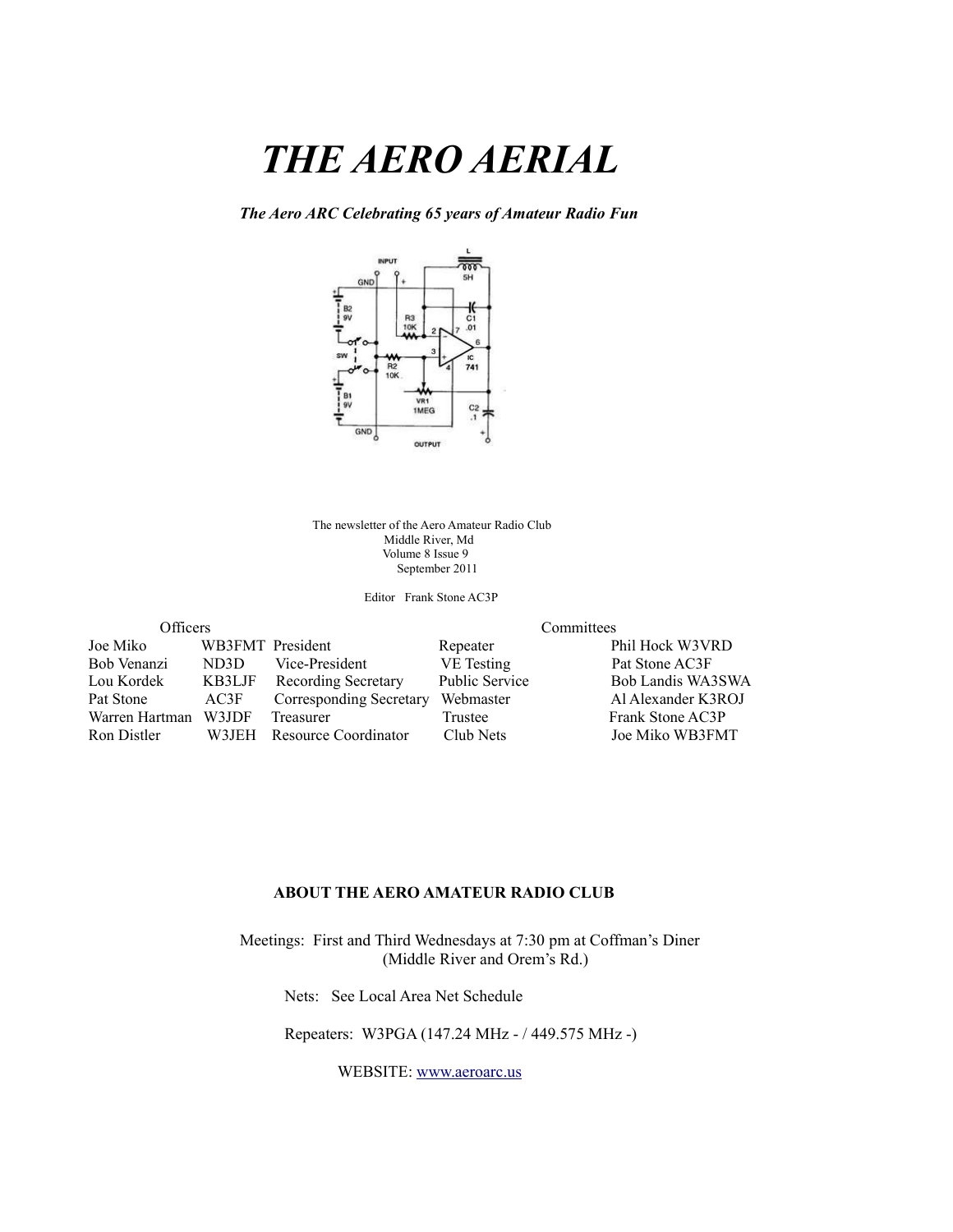### **LOCAL AREA NETS**

| Day                  | Time              | <b>Frequency (MHz) NET NAME</b> |                                  |  |  |
|----------------------|-------------------|---------------------------------|----------------------------------|--|--|
| Daily                | $9 - 10$ am       | 147.03                          | <b>ORIOLE</b> Net                |  |  |
| Daily                | $5:30 - 6$ pm     | 3.820                           | Maryland Emergency Phone Net     |  |  |
| Daily                | $6:30 - 7$ pm     | 146.670                         | Baltimore Traffic Net            |  |  |
| Daily                | 7 pm and 10 pm    | 3.643                           | Maryland/DC/Delaware Traffic Net |  |  |
| 1 <sup>st</sup> Tues | $7:30 \text{ pm}$ | 145.330                         | <b>Baltimore ARES Net</b>        |  |  |
| $2nd$ Tues           | $7:30 \text{ pm}$ | 146.670                         | Baltimore County RACES Net       |  |  |
| $2nd$ Wed.           | 8 pm              | 28.445                          | <b>AERO ARC Net</b>              |  |  |
| $4th$ Wed            | 8 pm              | 147.240                         | <b>AERO ARC Net</b>              |  |  |
| $5th$ Wed.           | 8 pm              | 449.575                         | <b>AERO ARC Net</b>              |  |  |

*The Aero Quantum Mechanics Net: Anytime any Frequency contact WB3FMT. The last one was on 449.575 MHz on Tuesday 8 pm on March 30<sup>t</sup> . Who knows where or when the next on may be?*

#### **Aero Net Reports**

#### **July**

#### **70 Cm: WB3FMT(NCS) AC3P W3JEH KB3PGN W3PG KA3SNY W3VRD 10 Meters: WB3FMT(NCS) KA3SNY KB3PGN W3PG 2 Meters: WB3FMT(NCS) KB3VAE W3VRD AC3P**

## **Station Activities**

**WB3FMT** is portable 2 in St. Regis NY. **K3CXC** has been found live and well in Florida. Congrats to Bernie on his new QTH in Sarasota. **AC3F** and **AC3P** were mobile from Western Md. and Pa. **KB3JVP** was monitoring .24 during the Irene visit.

## **VE Testing**

The next test session is on Saturday September 17, 1 pm at White Marsh. This will be the last session at this location. Future sessions will be held at the Essex Branch of the county library in the Middlesex Shopping Center.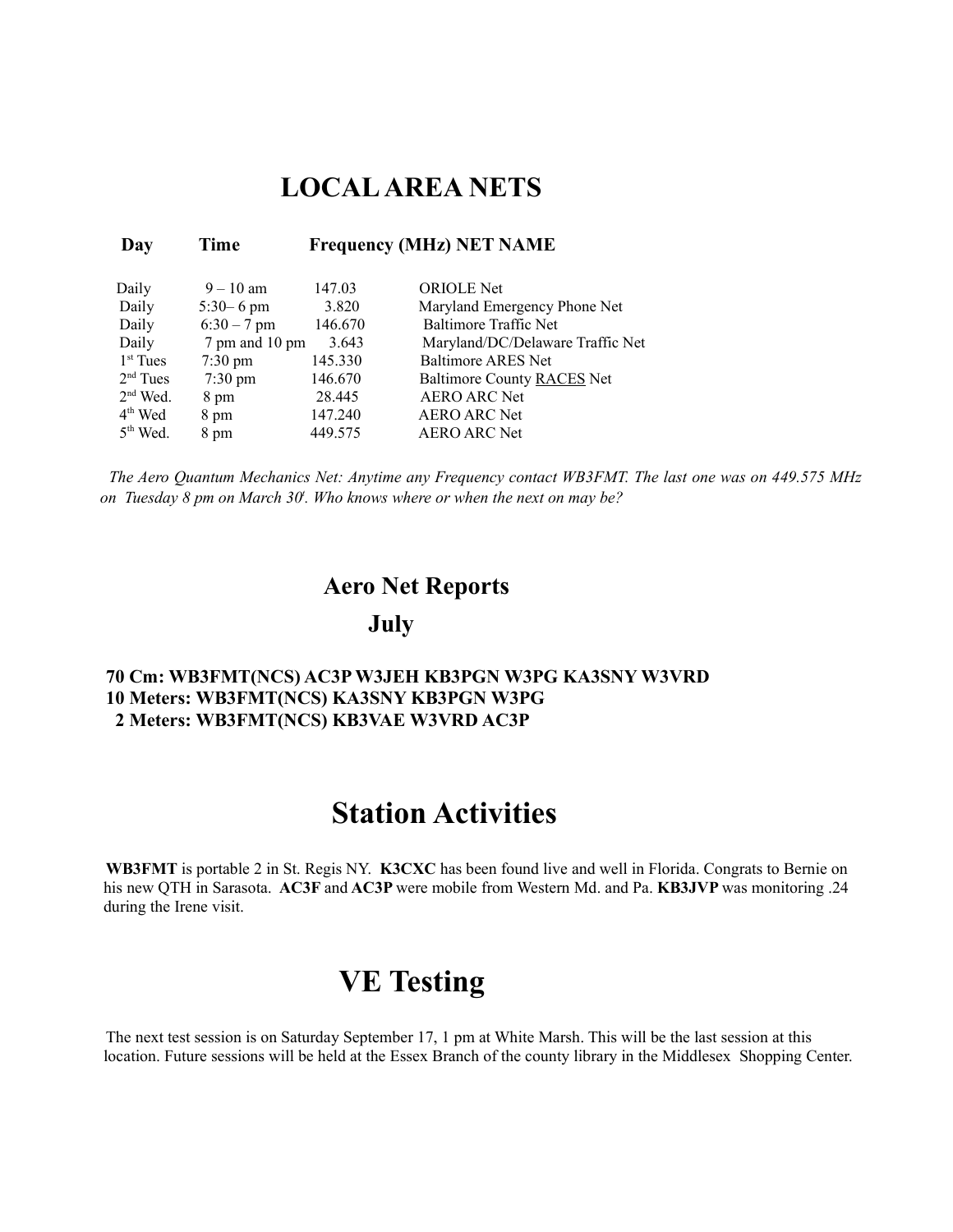## **Public Service**

Set you calendars for October  $15<sup>th</sup>$  for the running of the Baltimore Marathon. Operators will be needed for this citywide event. Contact Bob WA3SWA for more information.



 **East Coast Earthquake 2011**

At approximately 13:50 local time on August 23, a 5.8 Earthquake rolled up the eastern seaboard causing minimal damage in the Baltimore Area. While the communications seemed to be relatively unaffected, the cell phone carriers were overloaded with millions trying to get in contact. Land-line circuits seemed to be working. It was unnecessary to activate ARES/RACES and most repeaters remained on the air.

## **Hurricane Irene**

No sooner had the Baltimore area recovered from an earthquake, we found ourselves in the sights of a hurricane. While Hurricane Irene roared of the coast of Ocean City, Md. The 500 mile wide storm pounded the Eastern Shore and most of Maryland with wind and torrential rain.

Most local RACES nets were activated. Baltimore County RACES provided communications for a shelter at Eastern Technical High School. The Aero club lent support by making the 147.24 Mhz repeater available should it be needed.

The repeaters remained in operation throughout the storm.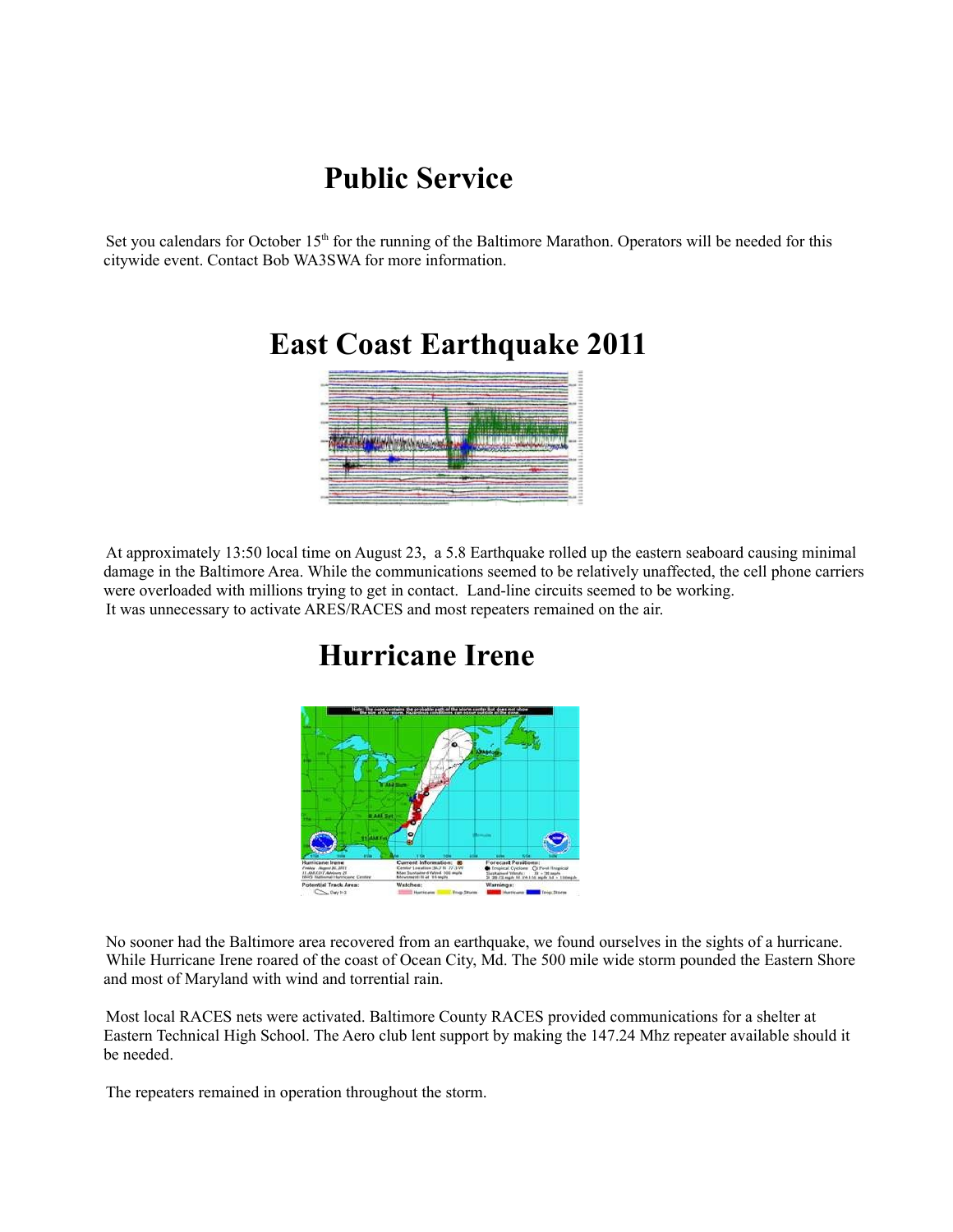

## **Packeteers To Convene in Baltimore**

In the 1980's, before Al Gore invented the internet, computer geeks set up dial-up bulletin boards where users could post articles, send email and converse. Likewise in the amateur radio world hams would set up bulletin board networks to accomplish the same thing. From about 1990 through 1995 a nationwide robust packet radio network.

Of course any network requires protocols to operate efficiently. The one organization that provides the standardization of packet radio codes is the Tuscon Amateur Packet Radio (TAPR) . TAPR sets and maintains the AX.25 protocols and other digital communications standards for Amateur Radio.

Every year TAPR holds a convention at which research papers are presented as well as the latest in Amateur Radio Digital Communications technology. This year the TAPR annual convention will be held at the Four Points Sheraton Hotel on September 16-18.

For more information check out the TAPR website: [www.tapr.org/dcc.html](http://www.tapr.org/dcc.html)

Ed Note: Thanks to Dave KA3SNY for the heads-up.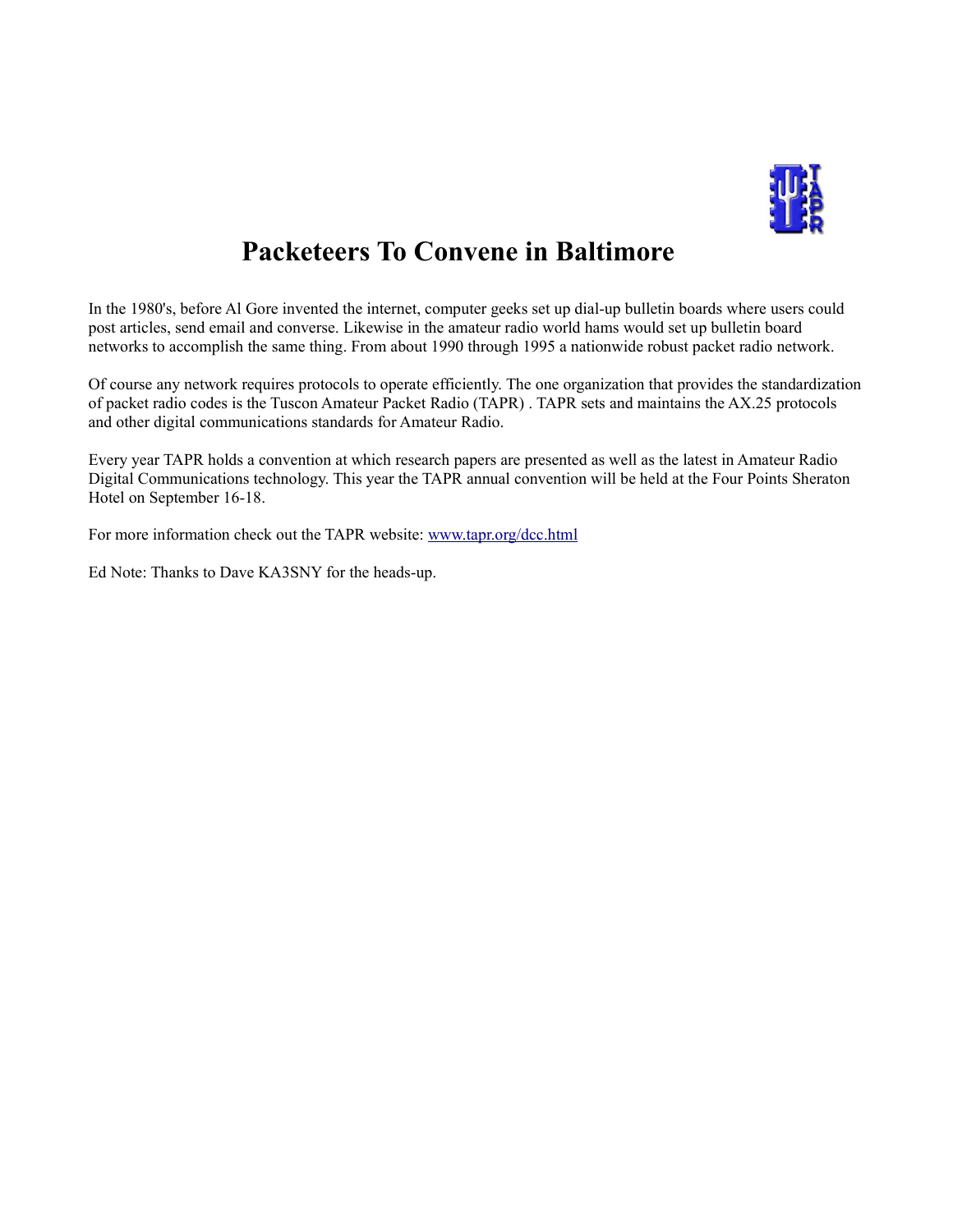

# September 2011

|                                              |    |    |                                     |    | $\overline{\mathbf{2}}$               | 3                                               |
|----------------------------------------------|----|----|-------------------------------------|----|---------------------------------------|-------------------------------------------------|
|                                              |    |    | <b>Meeting Coffman's</b><br>7:30 pm |    |                                       | <b>ARRL VHF</b><br>Contest                      |
| 4                                            | 5  | 6  | 7                                   | 8  | 9                                     | 10                                              |
| <b>ARRL VHF</b><br>Contest                   |    |    | 10 Meter Net<br>28.445 Mhz          |    | <b>TAPR</b><br>Convention<br>Sheraton | <b>VE Testing</b><br><b>White Marsh</b><br>1 pm |
| 11                                           | 12 | 13 | 14                                  | 15 | <b>BWI</b><br>16                      | <b>TAPR Con</b><br>17                           |
| <b>TAPR</b><br>Convention<br>Sheraton<br>BWI |    |    | <b>Meeting Coffman's</b><br>7:30 pm |    |                                       |                                                 |
| 18                                           | 19 | 20 | 21                                  | 22 | 23                                    | 24                                              |
|                                              |    |    | 2 Meter Net<br>147.24 Mhz           |    |                                       |                                                 |
| 25                                           | 26 | 27 | 28                                  | 29 | 30                                    |                                                 |
|                                              |    |    |                                     |    |                                       |                                                 |